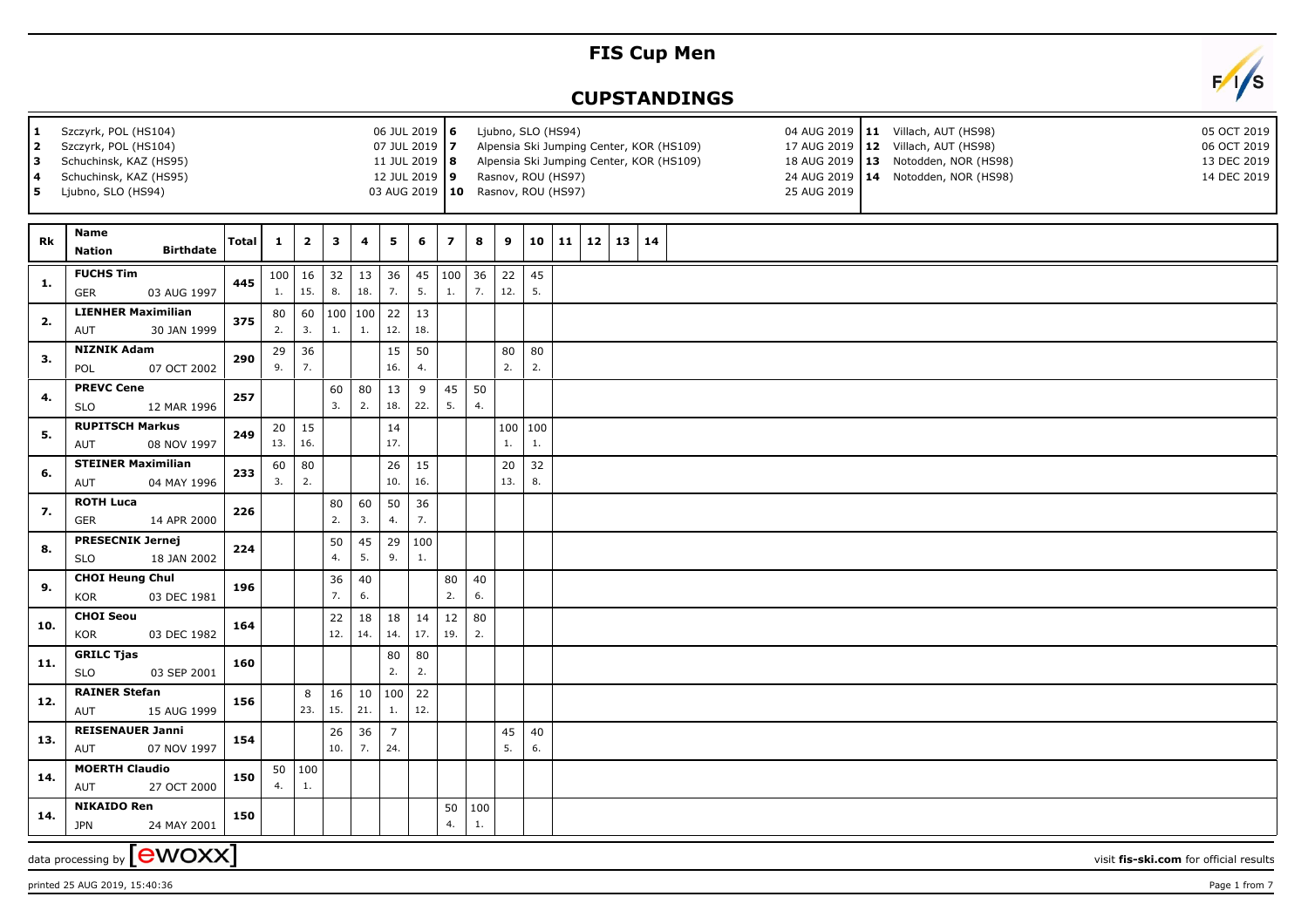| Rk  | Name                                                   | Total | $\mathbf{1}$    | $\overline{2}$        | $\mathbf{3}$  | 4                     | 5         | 6         | $\overline{\mathbf{z}}$ | 8        | 9         | 10        | 11 | $12 \mid 13$ | 14 |  |
|-----|--------------------------------------------------------|-------|-----------------|-----------------------|---------------|-----------------------|-----------|-----------|-------------------------|----------|-----------|-----------|----|--------------|----|--|
|     | <b>Birthdate</b><br><b>Nation</b>                      |       |                 |                       |               |                       |           |           |                         |          |           |           |    |              |    |  |
| 16. | <b>SEIDL Fabian</b><br><b>GER</b><br>23 JUN 1997       | 131   |                 |                       | 14<br>17.     | 15<br>16.             | 40<br>6.  |           |                         |          | 36<br>7.  | 26<br>10. |    |              |    |  |
| 17. | <b>WEIGEL Cedrik</b><br><b>GER</b><br>15 DEC 1998      | 129   | 22<br>12.       |                       | 11<br>20.     | 22<br>12.             |           |           |                         |          | 24<br>11. | 50<br>4.  |    |              |    |  |
| 18. | <b>LARSON Casey</b><br>16 DEC 1998<br><b>USA</b>       | 120   |                 |                       |               |                       | 60<br>3.  | 60<br>3.  |                         |          |           |           |    |              |    |  |
| 18. | <b>FUJITA Shinnosuke</b>                               | 120   |                 |                       |               |                       |           |           | 60<br>3.                | 60<br>3. |           |           |    |              |    |  |
|     | 21 NOV 2000<br><b>JPN</b>                              |       |                 |                       |               |                       |           |           |                         |          |           |           |    |              |    |  |
| 20. | <b>ROMBACH Sebastian</b><br><b>GER</b><br>22 JUL 1996  | 113   |                 |                       |               |                       | 45<br>5.  | 29<br>9.  |                         |          | 29<br>9.  | 10<br>21. |    |              |    |  |
| 21. | <b>MATAVIN Nikolai</b><br>24 JAN 1997<br><b>RUS</b>    | 108   |                 |                       | 20<br>13.     | 20<br>13.             |           |           | 36<br>7.                | 32<br>8. |           |           |    |              |    |  |
| 22. | <b>SCHWANN Mika</b><br>AUT<br>30 JUL 1999              | 94    |                 |                       |               |                       | 10<br>21. | 16<br>15. |                         |          | 50<br>4.  | 18<br>14. |    |              |    |  |
| 23. | <b>KOMABA Shinya</b><br>23 JAN 1996<br>JPN             | 86    |                 |                       |               |                       |           |           |                         |          | 26<br>10. | 60<br>3.  |    |              |    |  |
| 24. | <b>BAZHENOV Aleksandr</b><br><b>RUS</b><br>13 JUL 1995 | 85    |                 |                       |               |                       |           |           | 40<br>6.                | 45<br>5. |           |           |    |              |    |  |
|     | <b>CONTAMINE Mathis</b>                                |       | 45              | 40                    |               |                       |           |           |                         |          |           |           |    |              |    |  |
| 24. | 14 SEP 2001<br><b>FRA</b>                              | 85    | 5.              | 6.                    |               |                       |           |           |                         |          |           |           |    |              |    |  |
| 26. | <b>DESCHWANDEN Gregor</b><br>27 FEB 1991<br>SUI        | 82    | 32<br>8.        | 50<br>4.              |               |                       |           |           |                         |          |           |           |    |              |    |  |
| 27. | <b>CACINA Daniel Andrei</b><br>ROU<br>17 OCT 2001      | 81    | 26<br>$10.$ 13. | 20                    |               | 11<br>20.             |           |           |                         |          |           | 24<br>11. |    |              |    |  |
| 28. | <b>TKACHENKO Sergey</b><br>08 JUN 1999<br>KAZ          | 77    |                 |                       | 45<br>5.      | 32<br>8.              |           |           |                         |          |           |           |    |              |    |  |
| 29. | <b>WOHLGENANNT Ulrich</b><br>01 AUG 1994<br>AUT        | 74    |                 |                       | 24<br>11.     | 50<br>4.              |           |           |                         |          |           |           |    |              |    |  |
| 29. | <b>KINDLIMANN Lars</b><br>28 NOV 2000<br>SUI           | 74    | 24<br>$11.$ 11. | 24                    | $10\,$<br>21. | 16<br>15.             |           |           |                         |          |           |           |    |              |    |  |
| 29. | <b>GRUSZKA Mateusz</b><br>POL<br>04 APR 2001           | 74    | 36<br>7.        | $\overline{4}$<br>27. |               |                       |           |           |                         |          | 12<br>19. | 22<br>12. |    |              |    |  |
| 32. | <b>NAKAMURA Yuto</b><br>02 AUG 1997<br>JPN             | 72    |                 |                       |               |                       |           |           |                         |          | 60<br>3.  | 12<br>19. |    |              |    |  |
|     | <b>MUMINOV Sabirzhan</b>                               |       |                 |                       |               |                       |           |           |                         |          |           |           |    |              |    |  |
| 33. | KAZ<br>16 APR 1994                                     | 69    |                 |                       | $40\,$<br>6.  | 29<br>9.              |           |           |                         |          |           |           |    |              |    |  |
| 33. | <b>CHO Sungwoo</b><br>KOR<br>01 JAN 2000               | 69    |                 |                       | 9<br>22.      | $\overline{2}$<br>29. |           |           | 29<br>9.                | 29<br>9. |           |           |    |              |    |  |

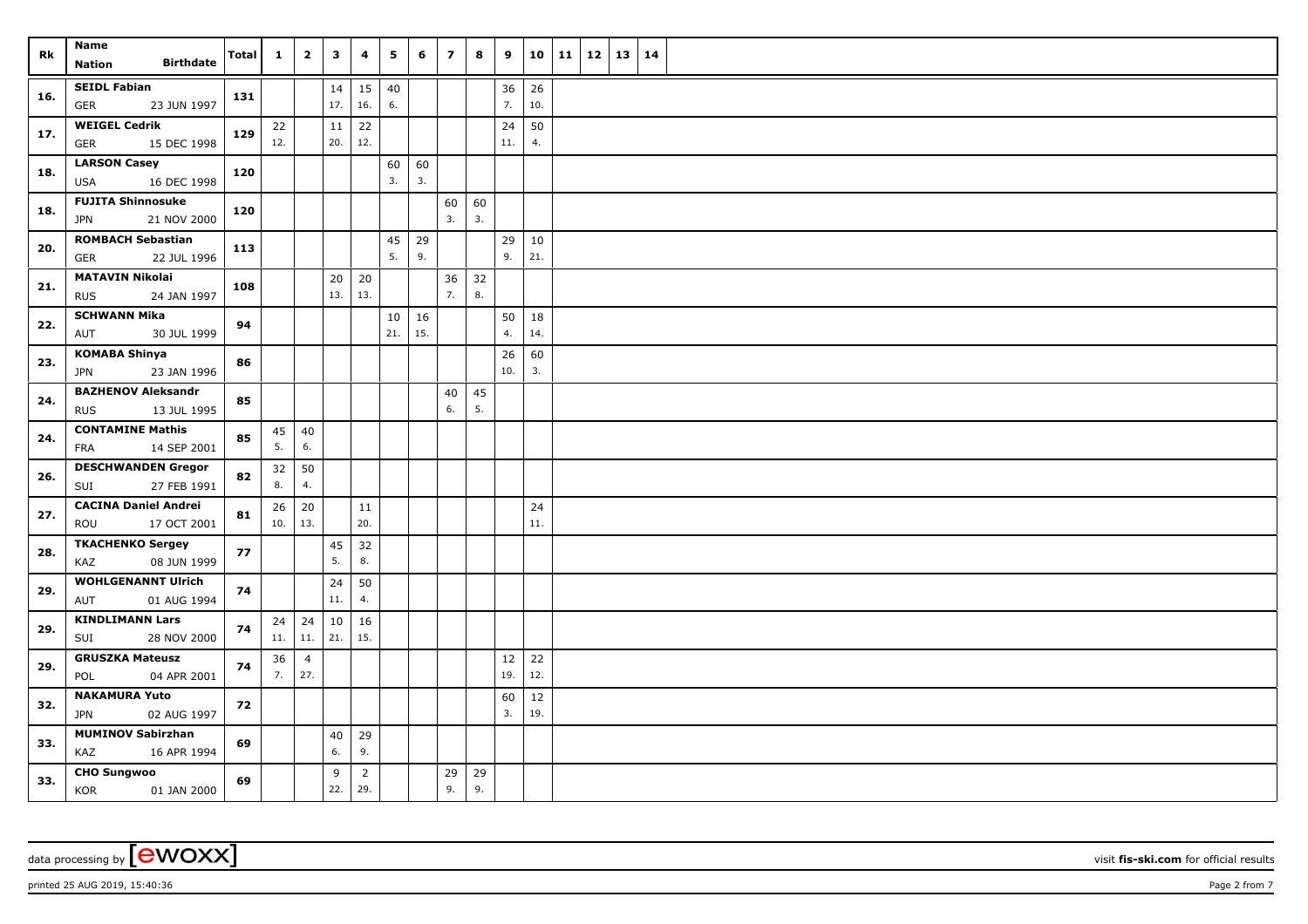| Rk  | <b>Name</b>                                          | Total | $\mathbf{1}$          | $\overline{\mathbf{2}}$ | $\mathbf{3}$          | 4         | 5         | 6             | $\overline{z}$ | 8                 | 9                     | 10             | $11 \mid 12$ | 13   14 |  |
|-----|------------------------------------------------------|-------|-----------------------|-------------------------|-----------------------|-----------|-----------|---------------|----------------|-------------------|-----------------------|----------------|--------------|---------|--|
|     | <b>Birthdate</b><br><b>Nation</b>                    |       |                       |                         |                       |           |           |               |                |                   |                       |                |              |         |  |
| 35. | <b>MOERTH Francisco</b><br>AUT<br>09 JUL 1999        | 67    |                       | $\overline{2}$<br>29.   | 29<br>9.              | 24<br>11. |           |               |                |                   | $\overline{4}$<br>27. | $\bf 8$<br>23. |              |         |  |
| 36. | <b>KARLEN Gabriel</b><br>10 MAR 1994<br>SUI          | 63    | 18<br>14.             | 45<br>5.                |                       |           |           |               |                |                   |                       |                |              |         |  |
| 36. | <b>SELL Adrian</b><br>GER<br>28 APR 1998             | 63    |                       |                         | $\overline{3}$<br>28. |           | 20<br>13. | 12<br>19.     |                |                   | 8<br>23.              | 20<br>13.      |              |         |  |
| 38. | <b>WATANABE Rikuta</b><br>09 JUL 1995                | 61    |                       |                         |                       |           |           |               |                |                   | 32<br>8.              | 29<br>9.       |              |         |  |
|     | <b>JPN</b><br><b>HAFNAR Mark</b>                     |       |                       |                         |                       |           |           |               |                |                   |                       |                |              |         |  |
| 39. | <b>SLO</b><br>11 APR 2002                            | 60    | $\overline{7}$<br>24. | $5\overline{)}$<br>26.  |                       |           | 16<br>15. | 32<br>8.      |                |                   |                       |                |              |         |  |
| 40. | <b>AIGRO Artti</b><br>29 AUG 1999<br>EST             | 57    |                       | 29<br>9.                |                       |           | 8<br>23.  | $20\,$<br>13. |                |                   |                       |                |              |         |  |
| 41. | <b>KUDO Sota</b><br><b>JPN</b><br>31 JAN 2002        | 56    |                       |                         |                       |           |           |               | 32<br>8.       | $\vert$ 24<br>11. |                       |                |              |         |  |
| 42. | <b>TOROK Eduard</b><br>02 MAY 1997<br><b>HUN</b>     | 54    |                       |                         |                       |           |           |               |                |                   | 40<br>6.              | 14<br>17.      |              |         |  |
| 42. | <b>HOLIK Frantisek</b><br>23 OCT 1998<br>CZE         | 54    |                       |                         |                       |           |           |               |                |                   | 18<br>14.             | 36<br>7.       |              |         |  |
| 42. | <b>SOUKUP Matthew</b><br>CAN<br>31 AUG 1997          | 54    |                       |                         |                       |           | 36<br>7.  | 18<br>14.     |                |                   |                       |                |              |         |  |
| 45. | <b>DEAN Decker</b><br>USA<br>08 AUG 2000             | 52    |                       |                         |                       |           | 12<br>19. | 40<br>6.      |                |                   |                       |                |              |         |  |
| 46. | <b>JUROSZEK Kacper</b><br>05 JUN 2001<br>POL         | 47    | 15<br>16.             | 32<br>8.                |                       |           |           |               |                |                   |                       |                |              |         |  |
| 47. | <b>HABDAS Jan</b><br>02 DEC 2003<br>POL              | 46    | 10<br>21.             | 12<br>19.               |                       |           |           |               |                |                   | 11<br>20.             | 13<br>18.      |              |         |  |
| 48. | <b>DEVYATKIN Nikita</b><br>03 APR 1999<br>KAZ        | 44    |                       |                         |                       |           |           |               | 24<br>11.      | 20<br>13.         |                       |                |              |         |  |
| 48. | <b>TAKAHASHI Keisuke</b><br><b>JPN</b>               | 44    |                       |                         |                       |           |           |               | 22<br>12.      | 22<br>12.         |                       |                |              |         |  |
| 50. | 01 AUG 2000<br><b>KOBAYASHI Tatsunao</b>             | 42    |                       |                         |                       |           |           |               | 16             | 26                |                       |                |              |         |  |
|     | <b>JPN</b><br>10 AUG 2001                            |       |                       |                         |                       |           |           |               | 15.            | 10.               |                       |                |              |         |  |
| 50. | <b>PEKALA Wiktor</b><br>POL<br>15 SEP 1999           | 42    | 12<br>19.             |                         |                       |           |           |               |                |                   | 15<br>16.             | 15<br>16.      |              |         |  |
| 52. | <b>BATBY Alessandro</b><br><b>FRA</b><br>20 NOV 2001 | 41    | 40<br>6.              | $\mathbf{1}$<br>30.     |                       |           |           |               |                |                   |                       |                |              |         |  |
| 52. | <b>IKEDA Ryusei</b><br><b>JPN</b><br>25 OCT 2000     | 41    |                       |                         |                       |           |           |               | 26<br>10.      | 15<br>16.         |                       |                |              |         |  |

data processing by **CWOXX** visit **fis-ski.com** for official results

printed 25 AUG 2019, 15:40:36 **Page 3** from 7 **Page 3** from 7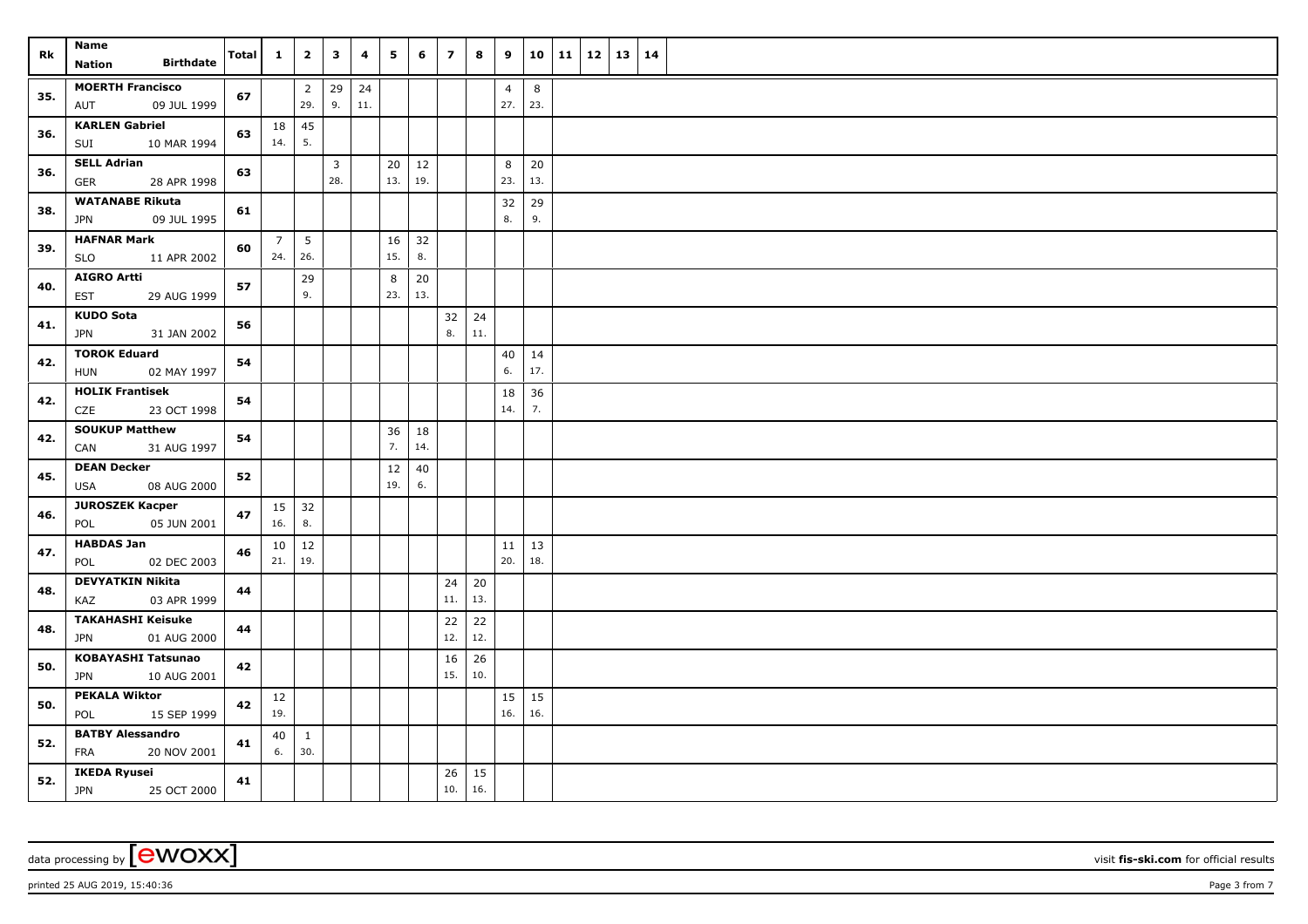| Rk  | Name<br><b>Birthdate</b>                               | <b>Total</b> | $\mathbf{1}$              | $\overline{2}$ | $\mathbf{3}$ | 4          | 5                              | 6                     | $\overline{\phantom{a}}$ | 8         | 9               |                       | $10$   11   12   13 | 14 |  |
|-----|--------------------------------------------------------|--------------|---------------------------|----------------|--------------|------------|--------------------------------|-----------------------|--------------------------|-----------|-----------------|-----------------------|---------------------|----|--|
|     | Nation                                                 |              |                           |                |              |            |                                |                       |                          |           |                 |                       |                     |    |  |
| 54. | <b>SAETHER Rishi</b><br><b>NOR</b><br>08 JAN 1997      | 40           | $14 \mid 26$<br>17.   10. |                |              |            |                                |                       |                          |           |                 |                       |                     |    |  |
| 55. | <b>PURTOV Mikhail</b><br>28 MAY 2002<br><b>RUS</b>     | 39           |                           |                | 13<br>18.    | 26<br>10.  |                                |                       |                          |           |                 |                       |                     |    |  |
| 56. | <b>VASKUL Andrii</b><br><b>UKR</b><br>01 APR 1999      | 34           |                           |                |              | 9<br>22.   | $\overline{\mathbf{3}}$<br>28. |                       |                          |           | 13<br>18.       | 9<br>22.              |                     |    |  |
| 56. | OI Shun<br><b>JPN</b><br>23 MAY 2001                   | 34           |                           |                |              |            |                                |                       | 18<br>14.                | 16<br>15. |                 |                       |                     |    |  |
|     |                                                        |              |                           |                |              |            |                                |                       |                          |           |                 |                       |                     |    |  |
| 58. | <b>KUDRIAVTSEV Nikita</b><br><b>RUS</b><br>11 OCT 2000 | 33           |                           |                |              |            |                                |                       | 15<br>16.                | 18<br>14. |                 |                       |                     |    |  |
| 59. | <b>IPCIOGLU Fatih Arda</b><br>TUR<br>28 SEP 1997       | 32           |                           |                |              |            |                                |                       |                          |           | 16<br>15.       | 16<br>15.             |                     |    |  |
| 60. | <b>KURITA Riki</b><br>16 SEP 1998<br><b>JPN</b>        | 31           | 9<br>22.                  | 22<br>12.      |              |            |                                |                       |                          |           |                 |                       |                     |    |  |
|     | <b>BARTOLJ Maksim</b>                                  |              |                           | 18             |              |            | 11                             |                       |                          |           |                 |                       |                     |    |  |
| 61. | <b>SLO</b><br>01 MAY 2003                              | 29           |                           | 14.            |              |            | 20.                            |                       |                          |           |                 |                       |                     |    |  |
|     | <b>GERISCH Tom</b>                                     |              |                           |                |              |            | 24                             | $5\overline{5}$       |                          |           |                 |                       |                     |    |  |
| 61. | GER<br>04 JUL 2001                                     | 29           |                           |                |              |            | 11.                            | 26.                   |                          |           |                 |                       |                     |    |  |
|     | <b>MANKOV Ilia</b>                                     | 29           |                           |                |              | 8          |                                |                       |                          |           | 10 <sup>1</sup> | 11                    |                     |    |  |
| 61. | <b>RUS</b><br>17 MAR 2003                              |              |                           |                |              | 23.        |                                |                       |                          |           | 21.             | 20.                   |                     |    |  |
| 61. | <b>YAMANE Kanchi</b>                                   | 29           |                           |                |              |            |                                |                       | 20                       | 9         |                 |                       |                     |    |  |
|     | JPN<br>09 FEB 2001                                     |              |                           |                |              |            |                                |                       | 13.                      | 22.       |                 |                       |                     |    |  |
| 65. | <b>DUKA Maksim</b>                                     | 28           |                           |                |              |            |                                |                       | 14                       | 14        |                 |                       |                     |    |  |
|     | <b>RUS</b><br>25 JUN 2002                              |              |                           |                |              |            |                                |                       | 17.                      | 17.       |                 |                       |                     |    |  |
| 66. | <b>TURSUNZHANOV Nursha</b>                             | 26           |                           |                |              |            |                                |                       | 13                       | 13        |                 |                       |                     |    |  |
|     | 08 FEB 2003<br>KAZ                                     |              |                           |                |              |            |                                |                       | 18.                      | 18.       |                 |                       |                     |    |  |
| 66. | <b>MALTSEV Kevin</b>                                   | 26           |                           |                |              |            |                                | 26                    |                          |           |                 |                       |                     |    |  |
|     | 04 JUL 2000<br><b>EST</b>                              |              |                           |                |              |            |                                | 10.                   |                          |           |                 |                       |                     |    |  |
| 66. | <b>HOFER Thomas</b><br>AUT<br>28 JAN 1996              | 26           |                           |                | 12<br>19.    | 14<br> 17. |                                |                       |                          |           |                 |                       |                     |    |  |
|     | <b>BRESADOLA Giovanni</b>                              |              | 16                        | 9              |              |            |                                |                       |                          |           |                 |                       |                     |    |  |
| 69. | ITA<br>17 FEB 2001                                     | ${\bf 25}$   | $15.$ 22.                 |                |              |            |                                |                       |                          |           |                 |                       |                     |    |  |
| 70. | <b>KOS Lovro</b>                                       | 24           |                           |                |              |            |                                | 24                    |                          |           |                 |                       |                     |    |  |
|     | <b>SLO</b><br>23 JUL 1999                              |              |                           |                |              |            |                                | 11.                   |                          |           |                 |                       |                     |    |  |
| 71. | <b>HAAS Claudio</b>                                    | 23           |                           | $13 \mid 10$   |              |            |                                |                       |                          |           |                 |                       |                     |    |  |
|     | GER<br>13 MAR 2001                                     |              | 18.   21.                 |                |              |            |                                |                       |                          |           |                 |                       |                     |    |  |
| 72. | <b>WINTER Paul</b><br><b>GER</b><br>05 OCT 1997        | 22           |                           |                |              |            | $\overline{4}$<br>27.          | $\overline{2}$<br>29. |                          |           | 9<br>22.        | $\overline{7}$<br>24. |                     |    |  |

data processing by **CWOXX** wisit **fis-ski.com** for official results

printed 25 AUG 2019, 15:40:36 Page 4 from 7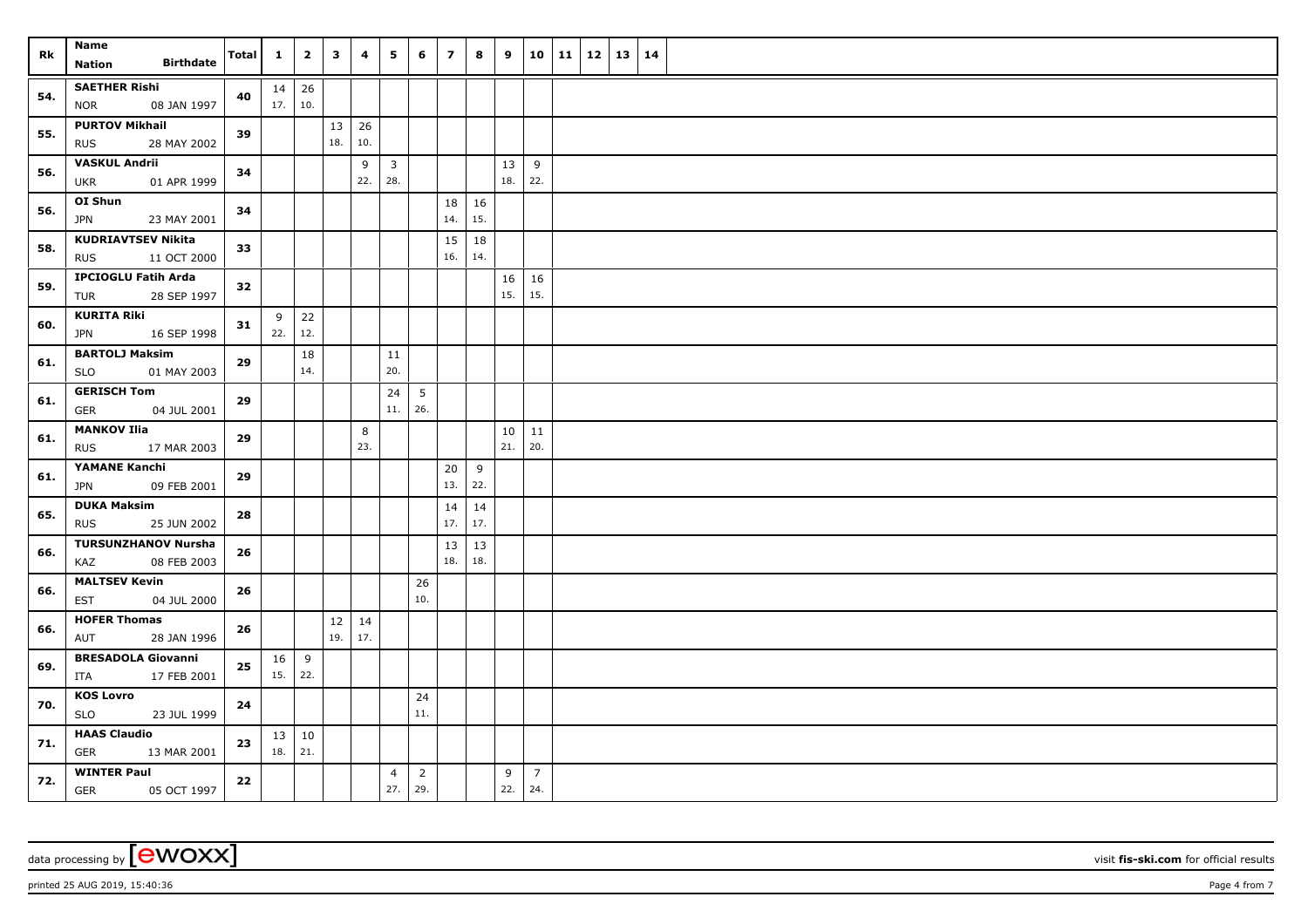| Rk  | Name                                                    | <b>Total</b> | $\mathbf{1}$ | $\overline{2}$      | $\mathbf{3}$          | 4                     | 5        | 6                     | $\overline{\mathbf{z}}$ | 8         | 9         | 10                  | 11   12   13   14 |  |  |
|-----|---------------------------------------------------------|--------------|--------------|---------------------|-----------------------|-----------------------|----------|-----------------------|-------------------------|-----------|-----------|---------------------|-------------------|--|--|
|     | <b>Birthdate</b><br><b>Nation</b>                       |              |              |                     |                       |                       |          |                       |                         |           |           |                     |                   |  |  |
| 72. | <b>KRAVTSOV Sergey</b><br>28 JAN 2002<br>KAZ            | 22           |              |                     |                       |                       |          |                       | $10\,$<br>21.           | 12<br>19. |           |                     |                   |  |  |
| 74. | <b>HWANG Seokjae</b><br>KOR<br>05 MAR 2001              | 21           |              |                     |                       |                       |          |                       | 11<br>20.               | 10<br>21. |           |                     |                   |  |  |
| 74. | <b>MARCHUKOV Aleksandr</b><br>08 OCT 2000<br><b>RUS</b> | 21           |              |                     | 15<br>16.             | 6<br>25.              |          |                       |                         |           |           |                     |                   |  |  |
| 76. | <b>NIETZEL Justin</b><br>GER<br>17 SEP 1997             | 20           |              |                     | 20<br>13.             |                       |          |                       |                         |           |           |                     |                   |  |  |
| 76. | <b>KADYROV Ilshat</b><br>KAZ<br>03 MAY 2004             | 20           |              |                     |                       |                       |          |                       | 9<br>22.                | 11<br>20. |           |                     |                   |  |  |
| 78. | <b>CZYZ Bartosz</b><br>14 AUG 1999<br>POL               | 18           |              | $\mathbf{3}$<br>28. |                       |                       |          |                       |                         |           | 14<br>17. | $\mathbf{1}$<br>30. |                   |  |  |
| 79. | <b>MASLE Rok</b><br><b>SLO</b><br>20 APR 2004           | 16           |              | 13<br>18.           |                       |                       |          | $\overline{3}$<br>28. |                         |           |           |                     |                   |  |  |
| 80. | <b>HOFER Michael</b><br>22 AUG 2002<br>AUT              | 15           | 6<br>25.     |                     |                       |                       | 9<br>22. |                       |                         |           |           |                     |                   |  |  |
| 81. | <b>JOJKO Arkadiusz</b><br>30 AUG 2002<br>POL            | 14           |              | 14<br>17.           |                       |                       |          |                       |                         |           |           |                     |                   |  |  |
| 81. | <b>HVALA Jaka</b><br><b>SLO</b><br>15 JUL 1993          | 14           |              |                     |                       |                       | 6<br>25. | 8<br>23.              |                         |           |           |                     |                   |  |  |
| 83. | <b>LOGINOV Aleksandr</b><br><b>RUS</b><br>18 DEC 2000   | 12           |              |                     |                       | 12<br>19.             |          |                       |                         |           |           |                     |                   |  |  |
| 83. | <b>VIDIC Matija</b><br><b>SLO</b><br>30 AUG 2000        | 12           | 12<br>19.    |                     |                       |                       |          |                       |                         |           |           |                     |                   |  |  |
| 83. | <b>NAGAMINE Hisaki</b><br>29 APR 1997<br><b>JPN</b>     | 12           |              |                     |                       |                       |          |                       |                         |           | 6<br>25.  | 6<br>25.            |                   |  |  |
| 83. | <b>OSTERC Aljaz</b><br>02 MAR 1999<br>SLO               | 12           |              |                     |                       |                       |          | 12<br>19.             |                         |           |           |                     |                   |  |  |
| 87. | YAMAKAWA Taro<br>17 SEP 1998<br><b>JPN</b>              | 11           |              | 11<br>20.           |                       |                       |          |                       |                         |           |           |                     |                   |  |  |
| 88. | <b>PRISLIC Ernest</b><br>30 SEP 1993<br><b>SLO</b>      | 10           |              |                     |                       |                       |          | 10<br>21.             |                         |           |           |                     |                   |  |  |
| 89. | <b>FELDOREAN Andrei</b><br>ROU<br>13 APR 2000           | 9            |              |                     | $\overline{4}$<br>27. | 5 <sup>5</sup><br>26. |          |                       |                         |           |           |                     |                   |  |  |
| 90. | <b>DZHAFAROV Zakhir</b><br><b>RUS</b><br>01 OCT 1998    | 8            |              |                     | $\mathbf{1}$<br>30.   | $\overline{7}$<br>24. |          |                       |                         |           |           |                     |                   |  |  |
| 90. | <b>MARUSIAK Yevhen</b><br><b>UKR</b><br>16 MAR 2000     | 8            |              |                     | 8<br>23.              |                       |          |                       |                         |           |           |                     |                   |  |  |

data processing by **CWOXX** wisit **fis-ski.com** for official results

printed 25 AUG 2019, 15:40:36 **Page 5** from 7 **Page 5** from 7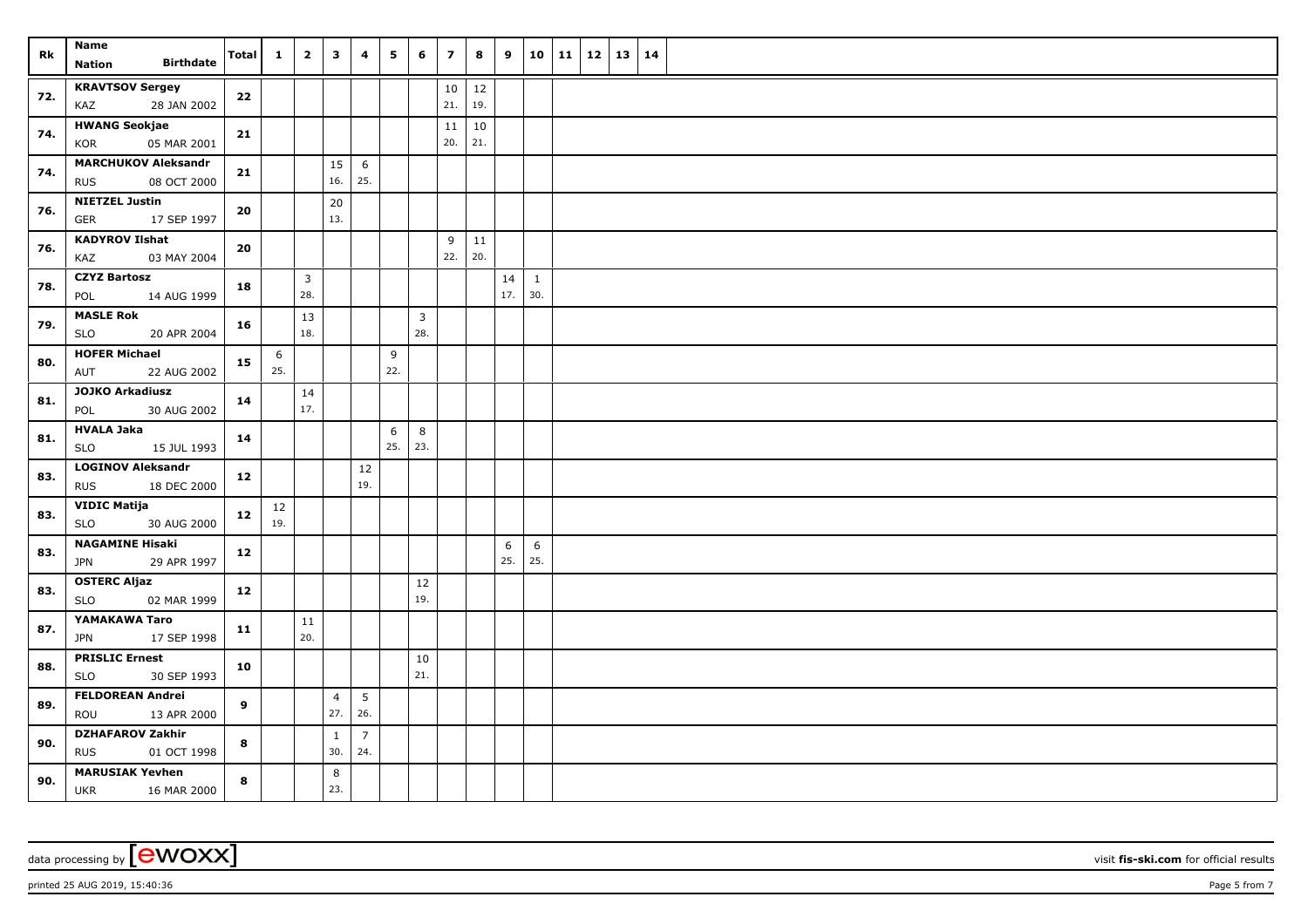| Rk   | Name                                               | <b>Total</b>            | $\mathbf{1}$          | $\overline{2}$        | $\overline{\mathbf{3}}$ | 4                     | 5              | 6                     | $\overline{z}$ | 8 | 9                     |                        | $10 \mid 11 \mid 12$ | 13   14 |  |
|------|----------------------------------------------------|-------------------------|-----------------------|-----------------------|-------------------------|-----------------------|----------------|-----------------------|----------------|---|-----------------------|------------------------|----------------------|---------|--|
|      | <b>Birthdate</b><br><b>Nation</b>                  |                         |                       |                       |                         |                       |                |                       |                |   |                       |                        |                      |         |  |
| 90.  | <b>WHITE Jack</b><br>FRA<br>15 DEC 2001            | 8                       | 8<br>23.              |                       |                         |                       |                |                       |                |   |                       |                        |                      |         |  |
| 90.  | <b>WIENERROITHER Julian</b><br>AUT<br>05 JUL 1999  | 8                       |                       |                       |                         |                       |                |                       |                |   | $\overline{3}$<br>28. | $5\overline{)}$<br>26. |                      |         |  |
| 94.  | <b>VODUSEK Lovro</b><br><b>SLO</b><br>28 DEC 2000  | $\overline{z}$          |                       |                       |                         |                       |                | $\overline{7}$<br>24. |                |   |                       |                        |                      |         |  |
| 94.  | <b>MOLNAR Florian</b><br><b>HUN</b><br>14 MAR 2002 | $\overline{z}$          |                       |                       |                         |                       |                |                       |                |   | $\overline{7}$<br>24. |                        |                      |         |  |
|      |                                                    |                         |                       |                       |                         |                       |                |                       |                |   |                       |                        |                      |         |  |
| 94.  | <b>NOMME Martti</b><br><b>EST</b><br>07 AUG 1993   | $\overline{\mathbf{z}}$ |                       | $\overline{7}$<br>24. |                         |                       |                |                       |                |   |                       |                        |                      |         |  |
| 94.  | <b>KOTIK Kiril</b><br><b>RUS</b><br>02 NOV 1998    | $\overline{z}$          |                       |                       | $\overline{7}$<br>24.   |                       |                |                       |                |   |                       |                        |                      |         |  |
| 94.  | <b>CAMENZIND Noah</b><br>SUI<br>06 AUG 2002        | $\overline{z}$          |                       |                       | 6<br>25.                | $\mathbf{1}$<br>30.   |                |                       |                |   |                       |                        |                      |         |  |
|      | <b>SPULBER Mihnea Alexan</b>                       |                         |                       |                       | 5                       |                       |                |                       |                |   | $\overline{2}$        |                        |                      |         |  |
| 94.  | ROU<br>11 DEC 2000                                 | $\overline{z}$          |                       |                       | 26.                     |                       |                |                       |                |   | 29.                   |                        |                      |         |  |
| 100. | <b>BOMBEK Jan</b><br><b>SLO</b><br>04 DEC 2001     | 6                       |                       | 6<br>25.              |                         |                       |                |                       |                |   |                       |                        |                      |         |  |
|      | <b>OBLAK Rok</b>                                   |                         |                       |                       |                         |                       | $\overline{2}$ | $\overline{4}$        |                |   |                       |                        |                      |         |  |
| 100. | SLO<br>16 JUL 2001                                 | 6                       |                       |                       |                         |                       | 29.            | 27.                   |                |   |                       |                        |                      |         |  |
| 100. | <b>GASIENICA Patrick</b><br>USA<br>28 NOV 1998     | 6                       |                       |                       |                         |                       |                | 6<br>25.              |                |   |                       |                        |                      |         |  |
| 103. | <b>SELCER Radek</b><br>CZE<br>10 AUG 2001          | 5                       |                       |                       |                         |                       |                |                       |                |   | 5<br>26.              |                        |                      |         |  |
| 103. | <b>BAARSET Ole Kristian</b><br>30 NOV 2001<br>NOR  | 5                       | 5<br>26.              |                       |                         |                       |                |                       |                |   |                       |                        |                      |         |  |
|      | <b>YANG Guang</b>                                  |                         |                       |                       |                         |                       | 5              |                       |                |   |                       |                        |                      |         |  |
| 103. | <b>CHN</b><br>11 MAY 1984                          | 5                       |                       |                       |                         |                       | 26.            |                       |                |   |                       |                        |                      |         |  |
| 106. | <b>PACURAR Radu Mihai</b><br>06 SEP 2001<br>ROU    | $\overline{\mathbf{4}}$ |                       |                       |                         | $\overline{4}$<br>27. |                |                       |                |   |                       |                        |                      |         |  |
| 106. | <b>DOLEZEL Dusan</b><br>CZE<br>05 JUN 1998         | $\overline{\mathbf{4}}$ | $\overline{4}$<br>27. |                       |                         |                       |                |                       |                |   |                       |                        |                      |         |  |
|      | <b>WEIGEL Lennart</b>                              |                         |                       |                       |                         |                       |                |                       |                |   |                       | $\overline{4}$         |                      |         |  |
| 106. | <b>GER</b><br>29 MAY 2000                          | $\overline{\mathbf{4}}$ |                       |                       |                         |                       |                |                       |                |   |                       | 27.                    |                      |         |  |
| 109. | <b>MUSTAFIN Vladislav</b>                          | $\mathbf{3}$            |                       |                       |                         |                       |                |                       |                |   |                       | $\mathbf{3}$           |                      |         |  |
|      | <b>RUS</b><br>21 JUL 2000                          |                         |                       |                       |                         |                       |                |                       |                |   |                       | 28.                    |                      |         |  |
| 109. | <b>FUCHS Eric</b><br>GER<br>08 MAY 2001            | $\overline{\mathbf{3}}$ | $\mathbf{3}$<br>28.   |                       |                         |                       |                |                       |                |   |                       |                        |                      |         |  |

data processing by **CWOXX** wisit **fis-ski.com** for official results

printed 25 AUG 2019, 15:40:36 **Page 6** from 7 **Page 6** from 7